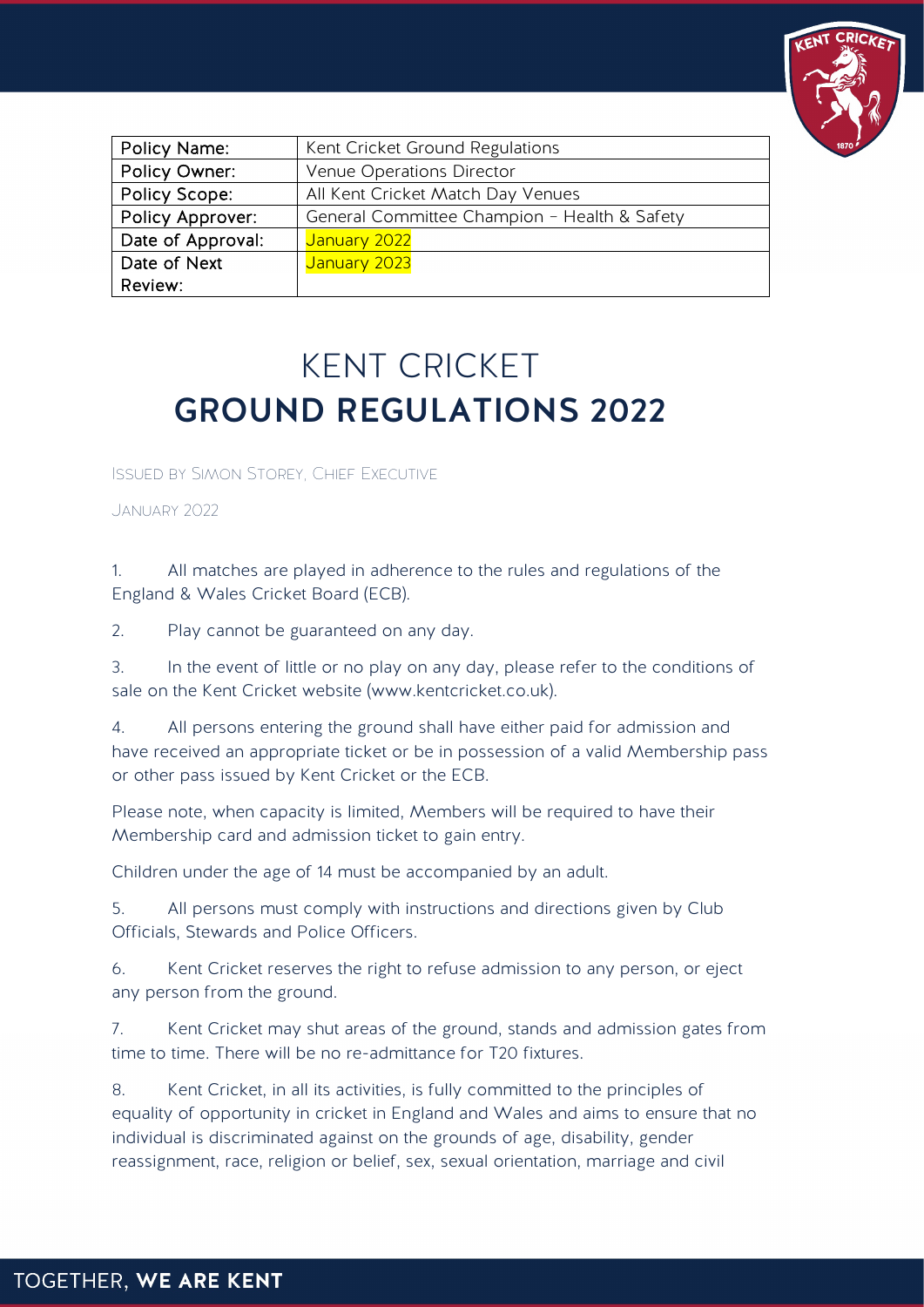

partnership and pregnancy and maternity. Kent Cricket will take whatever action is necessary to uphold these principles against anyone that acts to undermine them.

9. Admission and the right to remain within the ground is strictly on condition that spectators shall not commit any of the following acts:

a) Failing to comply with directions given by a Steward, Police Officer or Kent Cricket Official.

b) Going onto the playing area during play or when requested not to do so.

c) Throwing or discharging missiles of any description is prohibited. The use of hard balls in any designated playing area are not allowed.

d) Obstructing access routes or emergency exits. Climbing on any building, wall or fence.

e) Defacing any notice on Kent Cricket premises, writing any graffiti or causing damage to Kent Cricket property.

f) Using indecent or offensive language. The making of racially abusive comments and/or actions will not be tolerated and will result in immediate ejection from the venue and possible further action.

g) Interfering with the enjoyment or safety of other spectators. Radios may only be used with ear pieces or headphones.

h) Bringing firearms or dangerous objects or weapons into the venue.

i) Bringing barbeques or gas cylinders into the venue.

j) Selling any items on the ground without the prior permission of Kent Cricket.

k) Smoking, Vaping or use of an Electronic Cigarette is not allowed in the stands, seats, club shop, bars, marquees or eating areas but in the designated smoking areas only.

l) Dogs are the only pets allowed into the venue. However, they must be under the complete control of the owner. Owners must clean up after their dogs, and dogs must be kept on short leads. Dogs are not permitted in areas where unpackaged food is served. No dogs are allowed into T20 or International fixtures.

10. All vehicles on Kent Cricket grounds are parked at the owner's risk and parking cannot be guaranteed. Vehicles must not be left overnight. Vehicles must adhere to 5mph speed restrictions at all times.

11. Spectators do not have the right to choose where they park and windscreens must be covered at all times when sun reflection could interfere with play.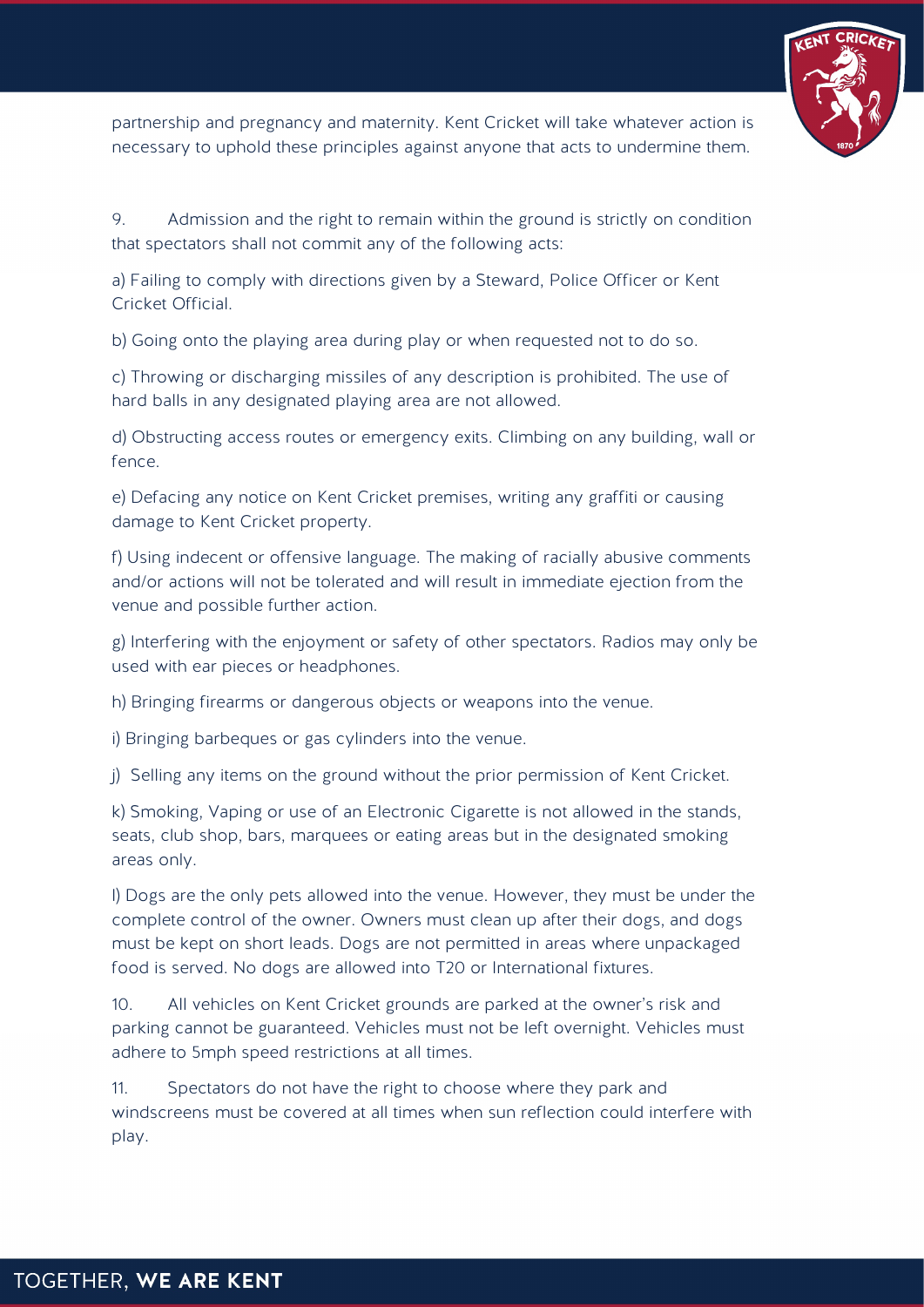

12. Please check the Kent Cricket website and your ticket for policies relating to bringing alcohol into the grounds. On matches where alcohol is permitted, this is limited to four cans/bottles of beer/cider or one bottle of wine. No alcohol should be brought back into the ground by persons on re-admittance.

13. Kent Cricket reserve the right to close bars at any time and restrict the consumption of alcohol.

14. Any bags left unattended may be removed.

15. Kent Cricket accepts no responsibility for loss or damage to property or injury to persons whilst on Kent County Cricket Club's premises.

16. Flags and banners are permitted into the venue, provided that, in the opinion of the management, they do not contain vulgar, political, racial, discriminatory symbols or messaging, or display advertising which may in any way impinge or be in conflict with the rights of partners/sponsors/suppliers, or deemed to be offensive, or impact the view of other spectators. The flag or banner must also have a valid fire safety certificate.

17. Anti-Courtsider Provision:

Under no circumstances may any person at the ground use a mobile telephone, computer or other kind of communication device either (i) to communicate or in any way transmit any form of commentary, data or other material in relation to a cricket match taking place at the ground for any kind of improper betting or other corrupt or unlawful purpose; or (ii) to conduct betting activity in a public pitchfacing part of the ground in a way which, in Kent Cricket's (or its appointed nominee's) opinion, otherwise brings the other spectators or Kent Cricket into disrepute or which offends (or is likely to offend) other spectators.

Any person who is reasonably suspected by Kent Cricket or ECB official of acting in breach of the provision unconditionally accepts and agrees that they will cooperate with any enquiries made by Kent Cricket/ECB official. This includes providing their name and address, an explanation for their suspicious conduct and agreeing that they may photographed or filmed by the Kent Cricket or ECB official. Personal data collected will be processed in accordance with Data Protection Act 2018.

18. When the venue is operating an unallocated seating system, reserving seats for people not on the ground is not within the spirit of fair play and spectators are therefore asked to show consideration for others. Kent Cricket reserves the right to remove any items 'reserving' such seats.

19. It is not permissible to add to the height of a seat or bring in a seat which obstructs the view of those sat behind.

20. Spectators are asked to wear a top at all times around the ground and in the stands.